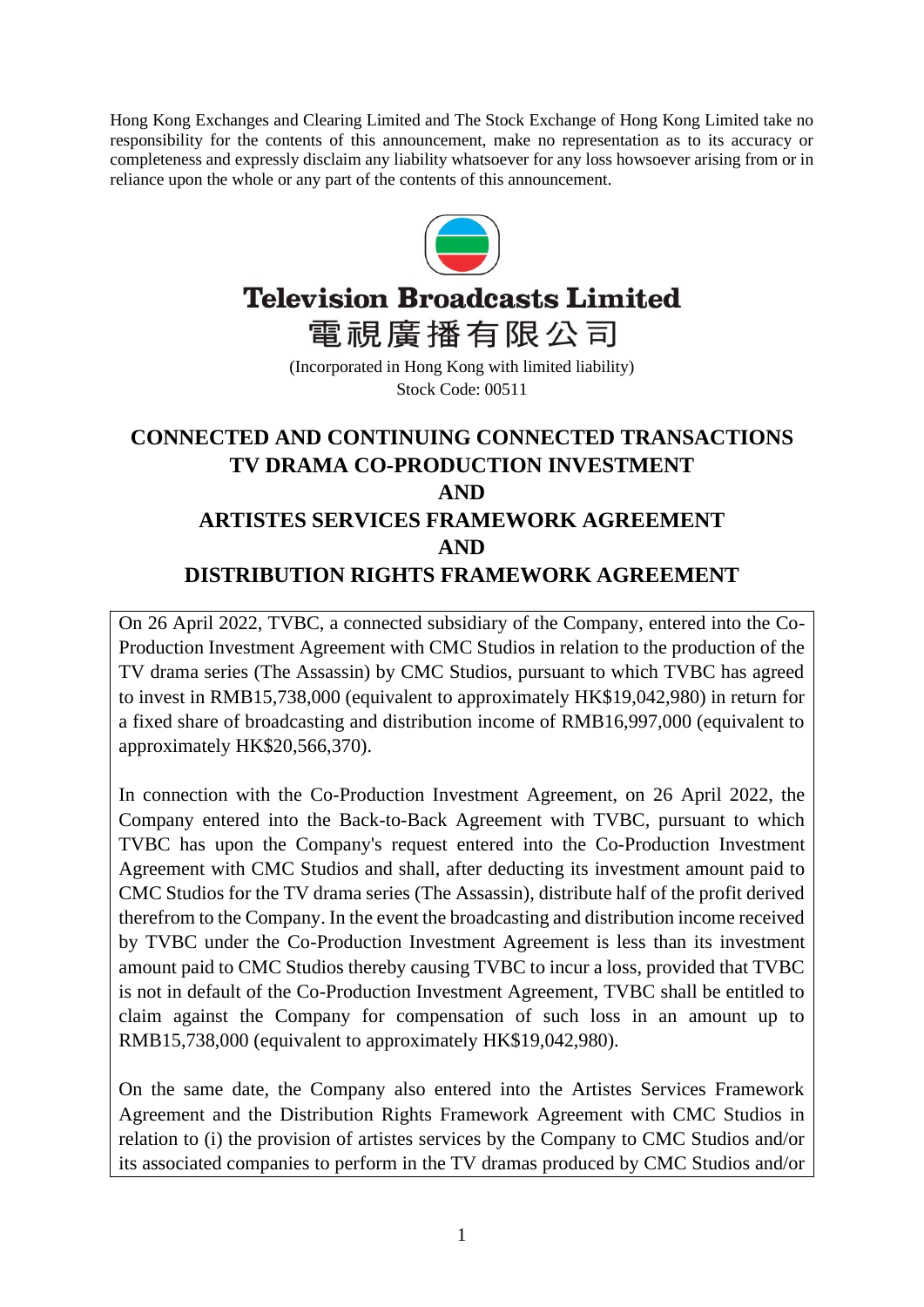its associated company(ies) and (ii) the purchase by the Group of the Distribution Rights from CMC Studios and/or its associated companies, respectively, both for a period of 12 months commencing on 26 April 2022 to 25 April 2023 (both days inclusive), subject to the terms and conditions of the respective agreements.

As at the date hereof, CMC Studios is indirectly wholly-owned by CMC and Mr. Li Ruigang, a non-executive Director, is the ultimate controlling shareholder of CMC Studios and CMC. Accordingly, CMC Studios is a connected person of the Company, and the entering into of the Co-Production Investment Agreement constitute a connected transaction whereas the Artistes Services Framework Agreement and the Distribution Rights Framework Agreement constitute continuing connected transactions for the Company under Chapter 14A of the Listing Rules.

As at the date hereof, (i) TVBC is owned as to 70% by the Company and hence a nonwholly owned subsidiary of the Company, and (ii) Mr. Li Ruigang, a non-executive Director, can control more than 10% of the voting shares in TVBC. Accordingly, TVBC is a connected subsidiary of the Company and the entering into of the Back-to-Back Agreement constitutes a connected transaction for the Company under Chapter 14A of the Listing Rules.

As one or more of the applicable percentage ratios in respect of the TV Drama Co-Production Investment, the Artistes Services Framework Agreement and the Distribution Rights Framework Agreement are more than 0.1% but less than 5%, the Co-Production Investment Agreement and the Back-to-Back Agreement are subject to the reporting and announcement requirements whereas the Artistes Services Framework Agreement and the Distribution Rights Framework Agreement are subject to the reporting, annual review and announcement requirements but all of them are exempt from independent Shareholders' approval requirement under Chapter 14A of the Listing Rules.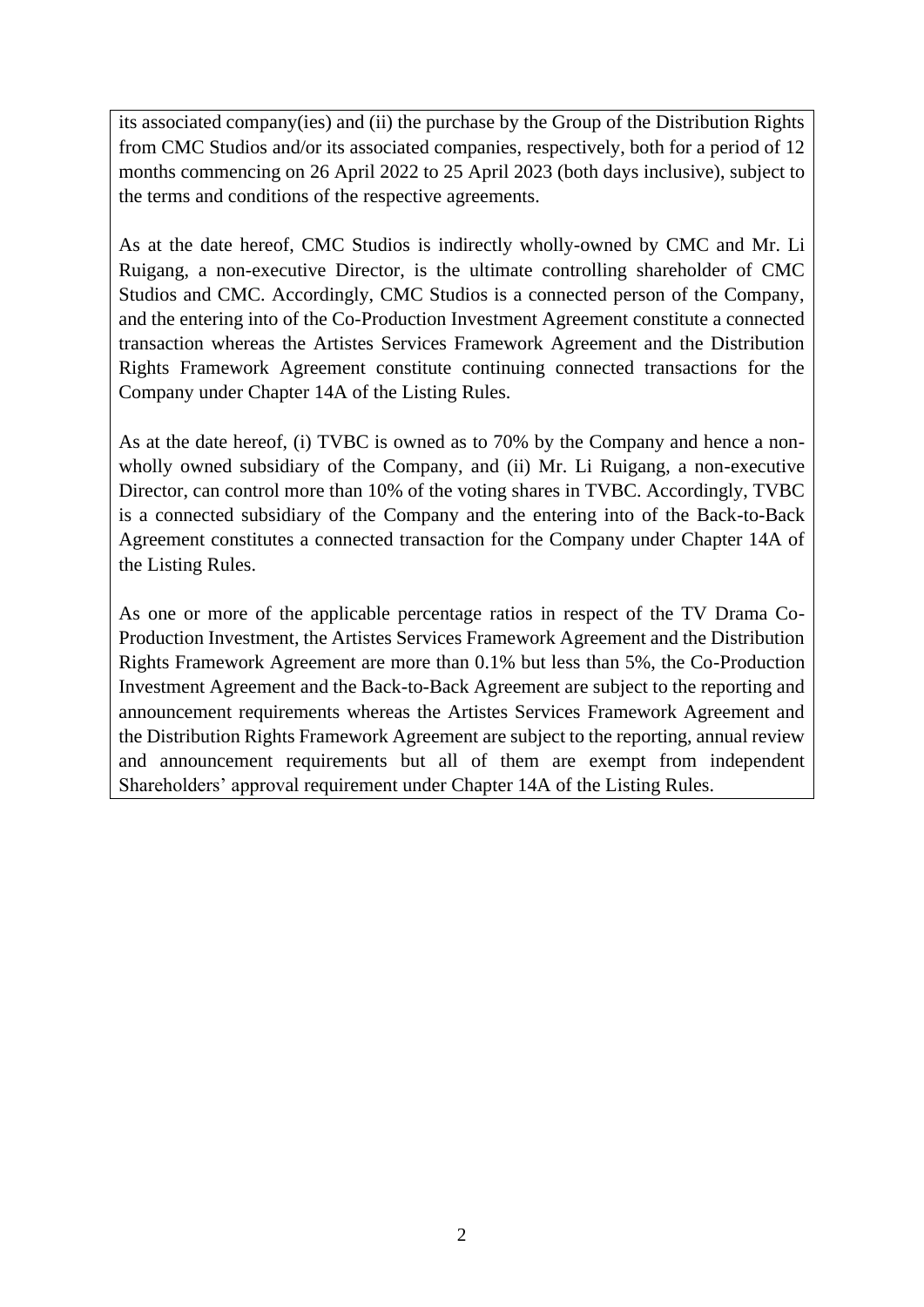#### **INTRODUCTION**

The Board announces that on 26 April 2022, the Group entered into the Co-Production Investment Agreement, the Back-to-Back Agreement, the Artistes Services Framework Agreement and the Distribution Rights Framework Agreement, principal terms of which are set out below.

#### **1. THE CO-PRODUCTION INVESTMENT AGREEMENT**

#### **Date**

26 April 2022

#### **Parties**

- (i) TVBC, a connected subsidiary of the Company
- (ii) CMC Studios

#### **Subject matter**

TVBC and CMC Studios have agreed to jointly invest in the production of the TV drama series (The Assassin) with a total estimated investment amount of over RMB100,000,000 (equivalent to approximately HK\$121,000,000), of which TVBC has agreed to invest in RMB15,738,000 (equivalent to approximately HK\$19,042,980), which shall be paid to CMC Studios within 3 working days upon the signing of the Co-Production Investment Agreement.

As at the signing date of the Co-Production Investment Agreement, the TV drama series (The Assassin) is expected to consist of 24 episodes of 60 minutes each and to be broadcasted on the domestic Chinese video platform, Youku. Subject to the approval from the relevant governmental or regulatory authorities and the local regulations, TVBC will be named as a co-producer of the drama series in the production credits. CMC Studios shall arrange for at least one contracted artiste of TVB to perform in the drama series (subject to a performance fee to be agreed between the parties).

CMC Studios as the primary producer will be responsible for the filming and production of the TV drama series as well as obtaining the necessary approvals, licenses and permits from the relevant governmental or regulatory authorities in relation to the broadcasting and distribution of the TV drama series.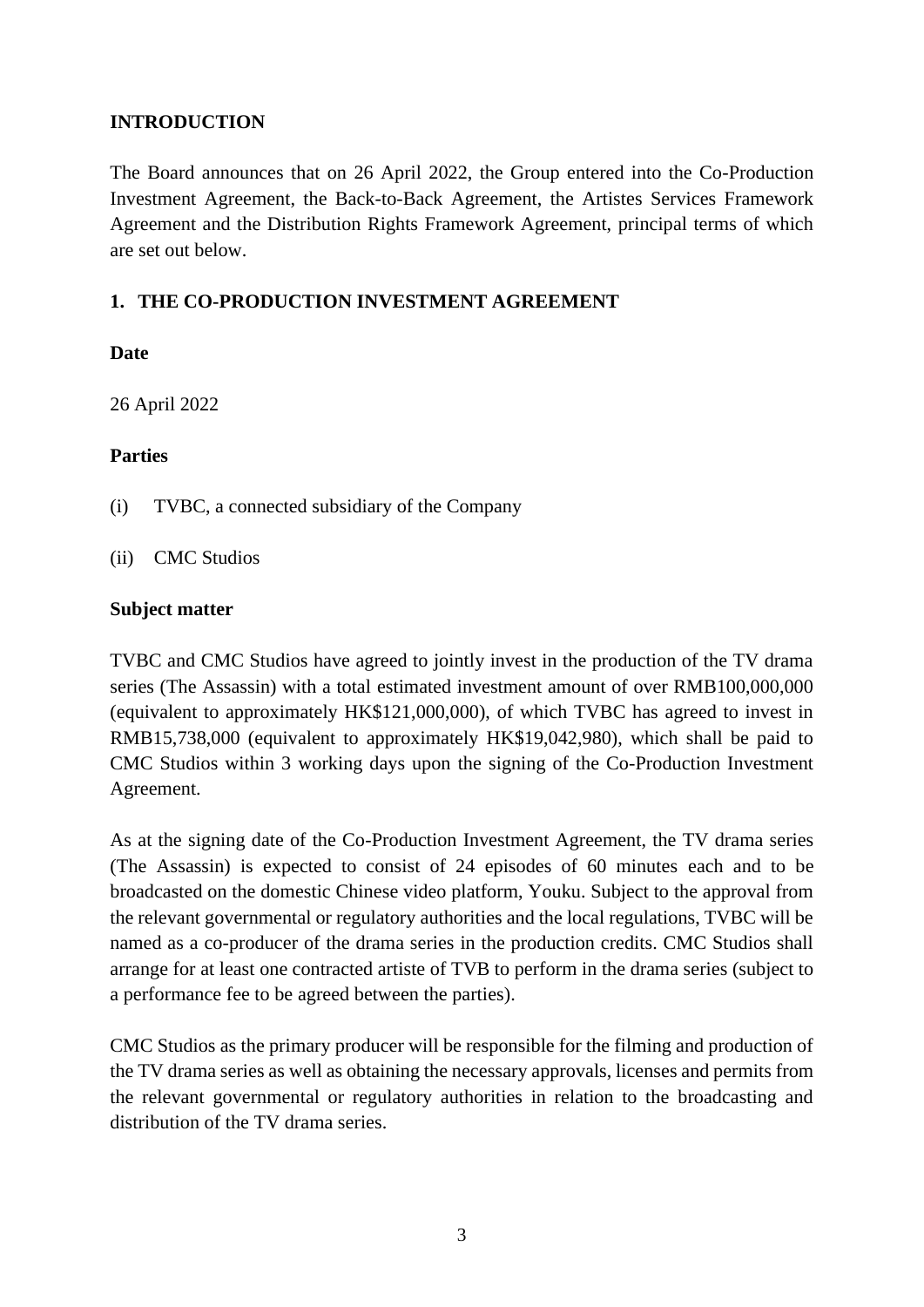Pursuant to the Co-Production Investment Agreement, TVBC will be entitled to the broadcasting and distribution income of the TV drama series in the amount of RMB16,997,000 (equivalent to approximately HK\$20,566,370) payable by CMC Studios within 45 working days after the completion of the first run broadcast (expected to be in the second quarter of 2023).

#### **Basis for determination of TVBC's investment amount and share of income**

The investment amount payable by TVBC, the share of the broadcasting and distribution income payable by CMC Studios to TVBC and other key terms of the Co-Production Investment Agreement were determined after arm's length negotiations between the parties with reference to, among other things, the estimated production, distribution and advertisement costs of the TV drama series, the projected broadcasting and distribution incomes of the TV drama series, TVBC's relatively small percentage of the total investment, as well as the Group's approach to risk management.

## **2. THE BACK-TO-BACK AGREEMENT**

#### **Date**

26 April 2022

#### **Parties**

- (i) Company
- (ii) TVBC, a connected subsidiary of the Company

#### **Subject matter**

Pursuant to the Back-to-Back Agreement, TVBC has upon the Company's request entered into the Co-Production Investment Agreement with CMC Studios and shall, after deducting its investment amount paid to CMC Studios for the TV drama series (The Assassin), distribute half of the profit derived therefrom to the Company. In the event the broadcasting and distribution income received by TVBC under the Co-Production Investment Agreement is less than its investment amount paid to CMC Studios thereby causing TVBC to incur a loss, provided that TVBC is not in default of the Co-Production Investment Agreement, TVBC shall be entitled to claim against the Company for compensation of such loss in an amount up to RMB15,738,000 (equivalent to approximately HK\$19,042,980).

The Back-to-Back Agreement became effective upon signing by the parties thereto and shall be conditional upon the entering into of the Co-Production Investment Agreement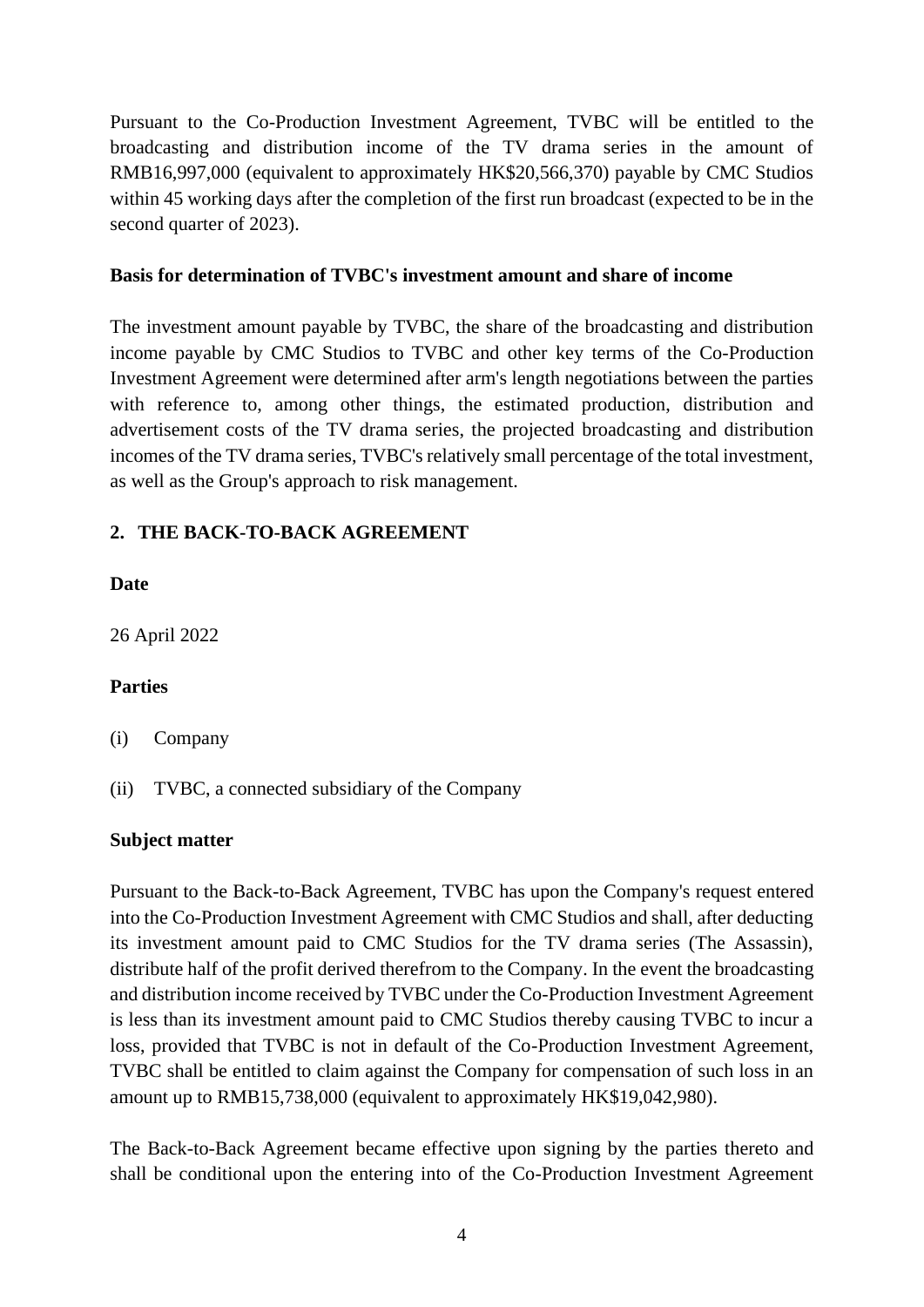between TVBC and CMC Studios. In the event that TVBC fails to pay the investment amount to CMC Studios for the TV drama series (The Assassin) in accordance with the terms and conditions of the Co-Production Investment Agreement, or the Co-Production Investment Agreement is terminated or ceases to have effect prior to TVBC paying the investment amount, the Back-to-Back Agreement shall terminate automatically and cease to have any effect.

# **3. THE ARTISTES SERVICES FRAMEWORK AGREEMENT**

## **Date**

26 April 2022

## **Parties**

- (i) The Company
- (ii) CMC Studios

#### **Term of the agreement**

From 26 April 2022 to 25 April 2023

#### **Subject matter**

The Company has agreed to supply CMC Studios and its associated companies with the artistes under its management to perform in the TV dramas produced by CMC Studios and/or its associated company(ies) for a period of 12 months commencing on 26 April 2022 to 25 April 2023 (both days inclusive), subject to the terms and conditions thereunder.

Pursuant to the Artistes Services Framework Agreement, CMC Studios shall give (and shall procure its associated companies to give) priority consideration to the Company's artistes services in relation to its need for actors and performers in the TV dramas produced by it and/or its associated company(ies) and the Company shall, subject to the actual circumstances and availability of its artistes, provide such artistes services to CMC Studios and/or its associated companies.

For each artiste provided to CMC Studios and/or its associated company(ies) to perform in its/their TV drama pursuant to the terms of the Artistes Services Framework Agreement, the Company shall separately negotiate on arm's length basis and enter into specific Performance Contract(s) with CMC Studios and/or its associated company(ies) setting out, among other things, the artiste(s) who will perform in a particular TV drama, his/her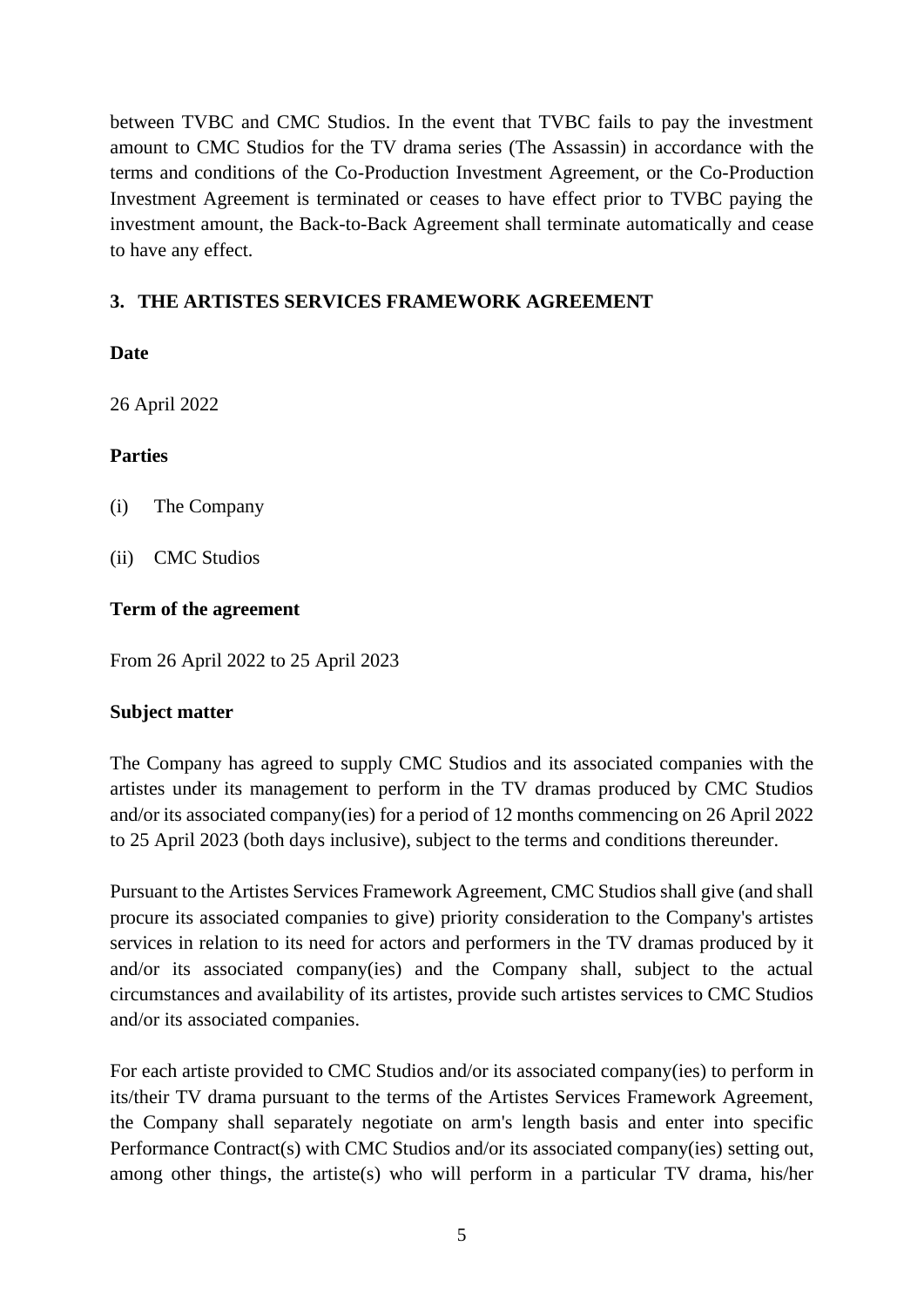performance fee (based on the pricing policy under the Artistes Services Framework Agreement) and payment arrangement.

#### **Pricing policy and the Annual Caps for the Artistes Services Framework Agreement**

Pursuant to the Artistes Services Framework Agreement, the performance fee for each artiste payable by CMC Studios and/or its associated company(ies) shall be determined after arm's length negotiations between the relevant parties with reference to the experience of the artiste, the shooting period and location of the drama, and the performance fee that the artiste would receive in similar types of dramas. In addition, the transactions contemplated thereunder shall be conducted on normal commercial terms, and the artiste's performance fee shall be no less favourable than those obtained from Independent Third Parties for the same artiste performing in the same or similar types of TV dramas (if any).

Pursuant to the Artistes Services Framework Agreement, the Annual Caps for the total artistes' performance fee payable by CMC Studios and/or its associated companies to the Company for the financial years ending 31 December 2022 (i.e. from 26 April 2022 to 31 December 2022) and 31 December 2023 (i.e. from 1 January 2023 to 25 April 2023) shall be RMB7,000,000 (equivalent to approximately HK\$8,470,000) and RMB3,000,000 (equivalent to approximately HK\$3,630,000) respectively.

The Annual Caps were determined after arm's length negotiations between the parties with reference to, among other things, the estimated number of the TV dramas to be produced by CMC Studios and/or its associated companies during the period, the estimated number of the Company's artistes who might be suitable and available for roles in those dramas, and other market-based factors.

# **4. THE DISTRIBUTION RIGHTS FRAMEWORK AGREEMENT**

## **Date**

26 April 2022

## **Parties**

- (i) The Company
- (ii) CMC Studios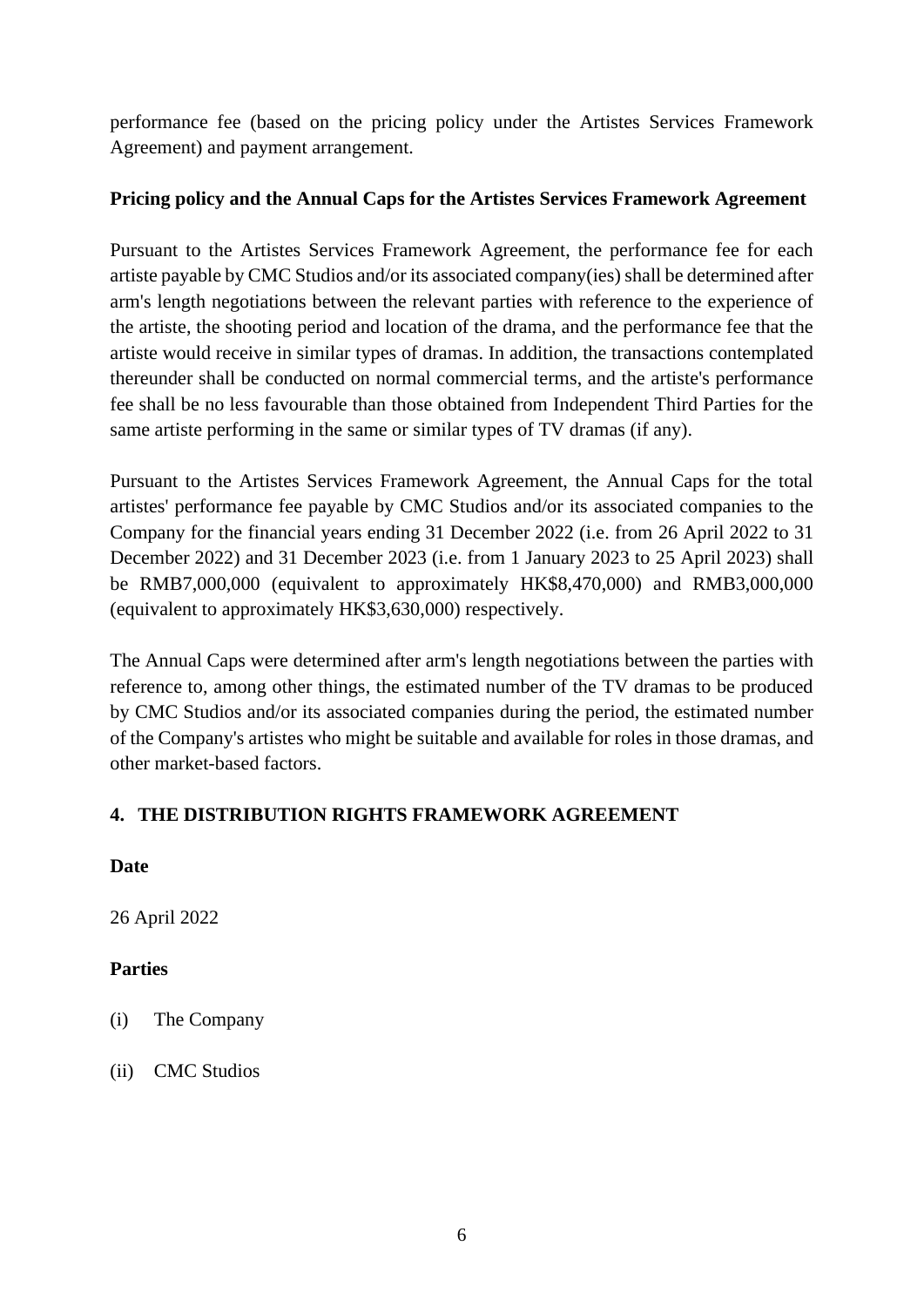#### **Term of the agreement**

From 26 April 2022 to 25 April 2023

#### **Subject matter**

During the term of the Distribution Rights Framework Agreement, the Group is entitled (but not obliged) to purchase the distribution right(s) of one or more of the TV drama(s) produced by CMC Studios and/or its associated company(ies) in Hong Kong (i.e. the Distribution Rights) in the event CMC Studios and/or its associated company(ies) propose(s) to sell such Distribution Rights, subject to the terms and conditions thereunder. CMC Studios shall give (and shall procure its associated companies to give) priority to the Group over other third parties in the purchase of such Distribution Right(s).

In the event the Group decides to purchase the Distribution Right of a TV drama, the Group shall separately negotiate on arm's length basis and enter into a specific Purchase Contract with CMC Studios and/or its associated company(ies) setting out, among other things, the purchase price for the Distribution Right of the TV drama (based on the pricing policy under the Distribution Rights Framework Agreement) and payment arrangement.

# **Pricing policy and the Annual Caps for the Distribution Rights Framework Agreement**

Pursuant to the Distribution Rights Framework Agreement, the purchase price for the Distribution Right of a TV drama shall be determined after arm's length negotiations between the relevant parties with reference to the number of episodes and the duration of each episode of the TV drama, the actors and performers in the TV drama, the quality of the TV drama as well as the prevailing market practices and other relevant factors. In addition, the transactions contemplated thereunder shall be conducted on normal commercial terms, and the purchase price for the Distribution Rights shall not be higher than the purchase price paid by other independent third parties for the distribution right in respect of the same TV drama (if any).

Pursuant to the Distribution Rights Framework Agreement, the Annual Caps for the total purchase price payable by the Group to CMC Studios and/or its associated companies in respect of the Distribution Rights for the financial years ending 31 December 2022 (i.e. from 26 April 2022 to 31 December 2022) and 31 December 2023 (i.e. from 1 January 2023 to 25 April 2023) shall be RMB4,000,000 (equivalent to approximately HK\$4,840,000) and RMB6,000,000 (equivalent to approximately HK\$7,260,000) respectively.

The Annual Caps were determined after arm's length negotiations between the parties with reference to, among other things, the estimated number of the TV dramas to be produced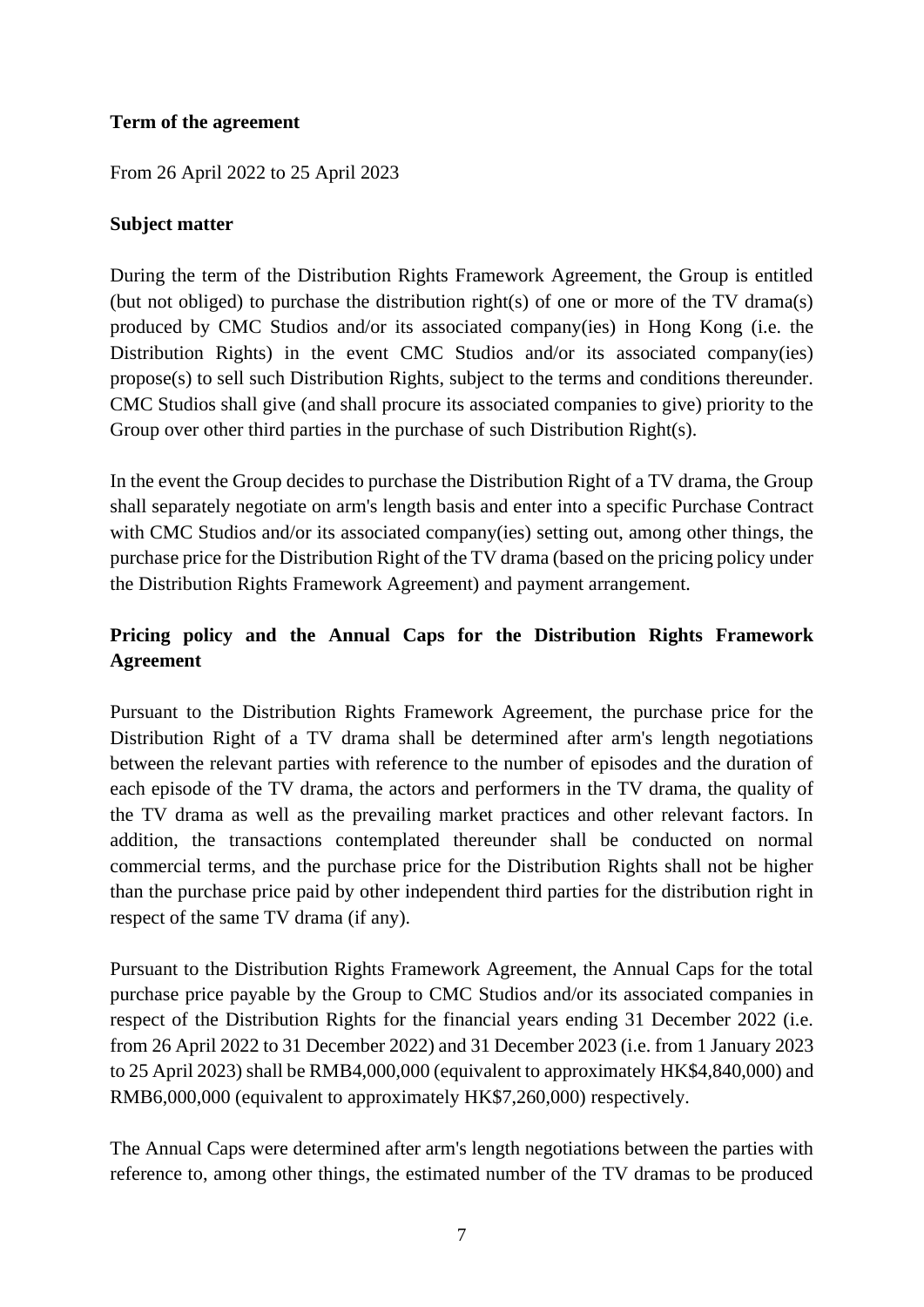by CMC Studios and/or its associated companies and potentially purchased by the Group during the period, the prevailing benchmark market prices, and other market-based factors.

#### **INTERNAL CONTROL**

In order to ensure that the transactions contemplated under the Artistes Services Framework Agreement and the Distribution Rights Framework Agreement will be conducted on normal commercial terms, as internal control, the Company has adopted the following measures:

- (a) the artiste's performance fee to be charged by the Company under the Artistes Services Framework Agreement will be negotiated with CMC Studios and/or its associated company(ies) on arm's length basis and will be determined with reference to the experience of the artiste, the shooting period and location of the drama, the performance fee that the artiste would receive in similar types of dramas;
- (b) the purchase price for the Distribution Right of a TV drama under the Distribution Rights Framework Agreement will be negotiated with CMC Studios and/or its associated company(ies) on arm's length basis and will be determined with reference to the number of episodes and the duration of each episode of the TV drama, the actors and performers in the TV drama, the quality of the TV drama as well as the prevailing market practices and other relevant factors;
- (c) the Company will (i) supervise the provision of its artistes services under the Artistes Services Framework Agreement through relevant personnel from the business and operation departments of the Group; (ii) conduct regular checks to review and assess whether the transactions under the Artistes Services Framework Agreement, and the Performance Contract(s) entered into pursuant to the Artistes Services Framework Agreement, are conducted in accordance with the respective terms thereof; and (iii) regularly update itself with the market remuneration of the artistes for the purpose of considering if the artistes' performance fees payable by CMC Studios and/or its associated company(ies) under the Performance Contracts and the Artistes Services Framework Agreement are fair and reasonable and in accordance with the aforesaid pricing policy;
- (d) the Company will (i) supervise the transactions conducted under the Distribution Rights Framework Agreement through relevant personnel from the business and operation departments of the Group; (ii) conduct regular checks to review and assess whether the transactions under the Distribution Rights Framework Agreement, and the Purchase Contract(s) entered into pursuant to the Distribution Rights Framework Agreement, are conducted in accordance with the respective terms thereof; and (iii) regularly update itself with the market purchase price for Mainland China TV dramas for the purpose of considering if the purchase prices payable by the Group for the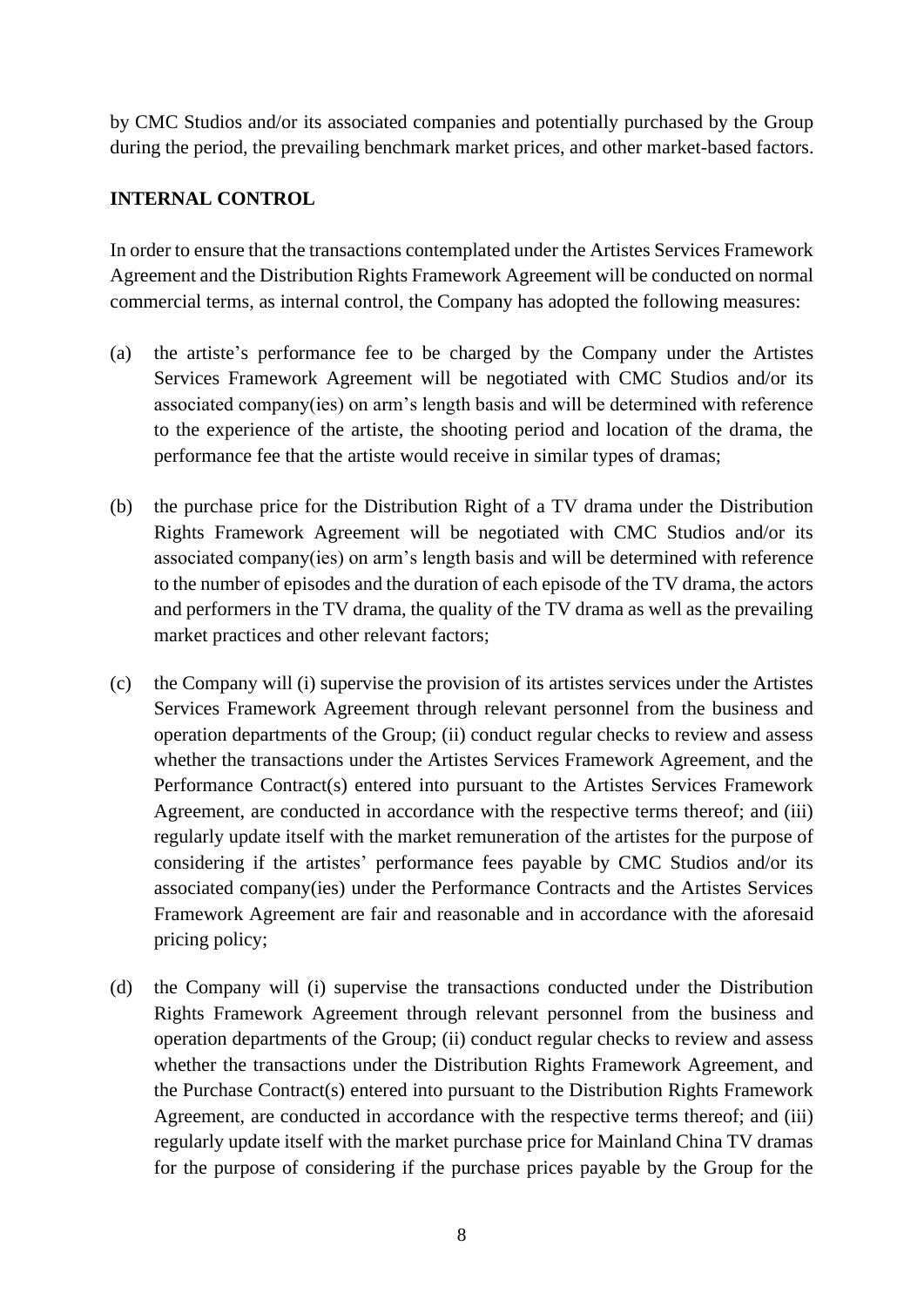Distribution Rights under the Purchase Contracts and the Distribution Rights Framework Agreement are fair and reasonable and in accordance with the aforesaid pricing policy;

- (e) the Company has an internal audit system to trace, monitor and evaluate the transaction amounts under the Performance Contracts and the Artistes Services Framework Agreement as well as the Purchase Contracts and the Distribution Rights Framework Agreement regularly to ensure that the respective Annual Caps will not be exceeded; and
- (f) the Company will comply with the annual review requirements in respect of the transactions contemplated under the Artistes Services Framework Agreement and the Distribution Rights Framework Agreement in accordance with Chapter 14A of the Listing Rules, such as engaging the Company's auditor to conduct annual review and having the independent non-executive Directors to review the transactions contemplated under the Artistes Services Framework Agreement and the Distribution Rights Framework Agreement and give opinions/confirmations in the Company's annual reports.

By implementing the above measures, the Directors (including the independent nonexecutive Directors) consider that the Company has sufficient internal control and procedures to ensure that the transactions contemplated under the Artistes Services Framework Agreement and the Distribution Rights Framework Agreement will be in accordance with the respective terms thereunder, on normal commercial terms, fair and reasonable and in the interests of the Company and Shareholders as a whole.

## **REASONS FOR AND BENEFITS OF ENTERING INTO THE TV DRAMA CO-PRODUCTION INVESTMENT, THE ARTISTES SERVICES FRAMEWORK AGREEMENT AND THE DISTRIBUTION RIGHTS FRAMEWORK AGREEMENT**

TVB strives continually to enlarge its market footprint and influence in Mainland China in the areas of content production and artiste management by partnering with strong local players. The Company also continues seeking revenue opportunities and market exposure for its artistes in China. CMC Studios is a leading producer of TV dramas in China. TVBC is a subsidiary of the Company incorporated in the PRC whose principal business includes provision of television programmes. By entering into the TV Drama Co-Production Investment and the Artistes Services Framework Agreement, TVB can further its commercial objectives, as well as gain financial benefits through artiste management income and drama co-production profit. On the other hand, the Distribution Rights Framework Agreement gives the Group priority over third parties to purchase the Distribution Rights in respect of the TV dramas produced by CMC Studios and/or its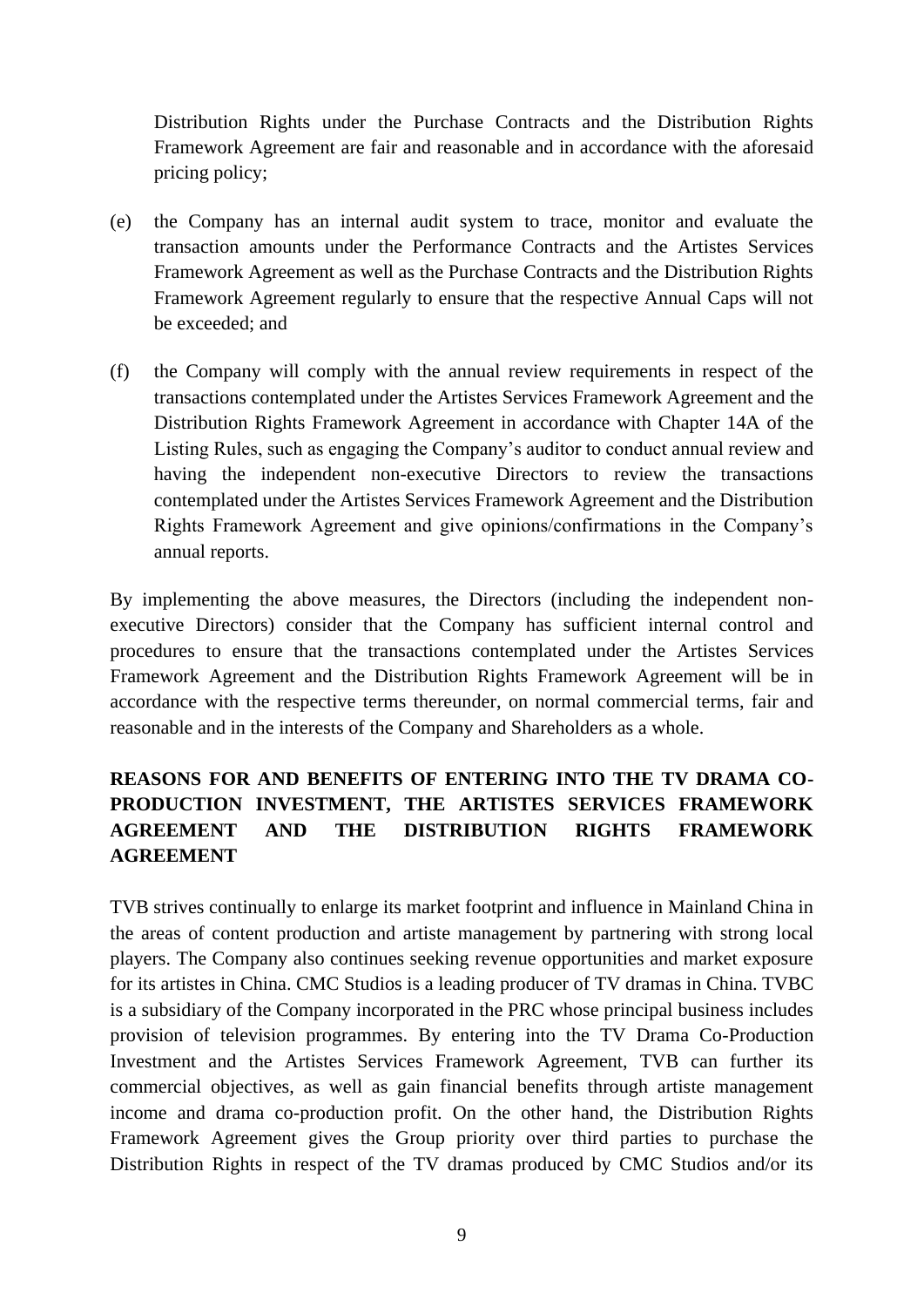associated companies. This combined approach of TV drama co-production investment as well as gaining the preferential rights to provide artistes services and to purchase the local distribution rights of TV dramas can also serve as a valuable business model for future cooperation with other major content producers in China.

The terms of each of the Co-Production Investment Agreement, the Back-to-Back Agreement, the Artistes Services Framework Agreement and the Distribution Rights Framework Agreement have been determined after arm's length negotiations between the parties thereto. The Directors, including the independent non-executive Directors, consider that each of the above agreements was entered into in the ordinary and usual course of business of the Company and on normal commercial terms which are fair and reasonable and in the interests of the Company and Shareholders as a whole.

#### **INFORMATION RELATING TO THE GROUP, TVBC AND CMC STUDIOS**

The Group is principally engaged in terrestrial television broadcasting with programme production, OTT streaming, e-Commerce business, mainland China operations and international operations, and other activities.

TVBC is a company incorporated in the PRC with limited liability and is principally engaged in provision of agency services on advertisements, television programmes, film rights and management services. As at the date hereof, TVBC is a connected subsidiary of the Company.

CMC Studios is a company incorporated in the PRC with limited liability and is principally engaged in production of television programmes, distribution and production of films, planning of film and television cultural and artistic activities.

# **CONNECTED RELATIONSHIPS WITH CMC STUDIOS AND TVBC AND IMPLICATIONS UNDER THE LISTING RULES**

As at the date hereof, CMC Studios is indirectly wholly-owned by CMC and Mr. Li Ruigang, a non-executive Director, is the ultimate controlling shareholder of CMC Studios and CMC controlling a majority stake therein. Accordingly, CMC Studios is a connected person of the Company, and the entering into of the Co-Production Investment Agreement constitute a connected transaction whereas the Artistes Services Framework Agreement and the Distribution Rights Framework Agreement constitute continuing connected transactions for the Company under Chapter 14A of the Listing Rules.

As at the date hereof, (i) TVBC is owned as to 70% by the Company and hence a nonwholly owned subsidiary of the Company, (ii) the remaining 30% shareholding in TVBC is owned by CMC, and (iii) Mr. Li Ruigang, a non-executive Director, can control more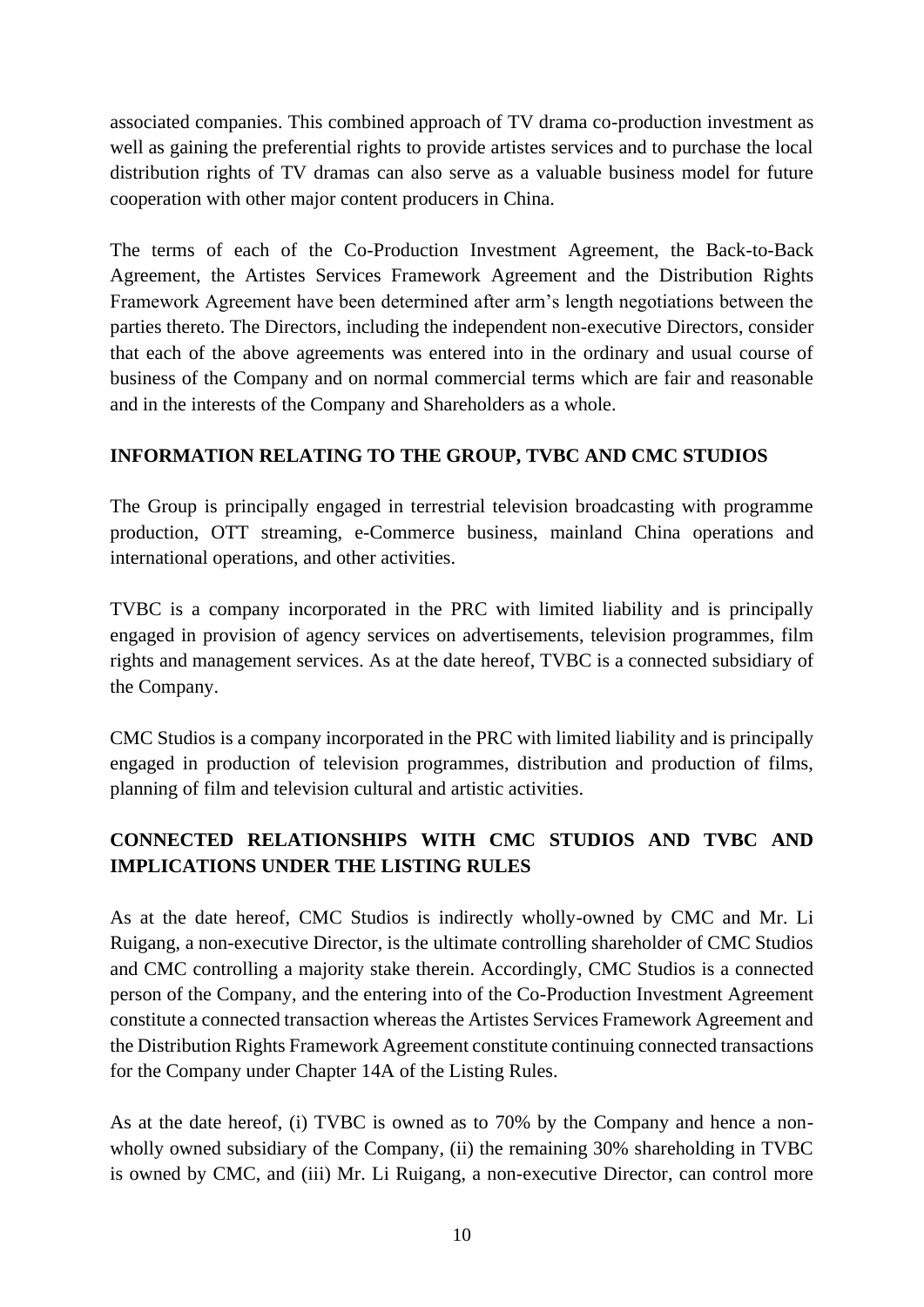than 10% of the voting shares in TVBC. Accordingly, TVBC is a connected subsidiary of the Company and the entering into of the Back-to-Back Agreement constitutes a connected transaction for the Company under Chapter 14A of the Listing Rules.

As one or more of the applicable percentage ratios in respect of the TV Drama Co-Production Investment, the Artistes Services Framework Agreement and the Distribution Rights Framework Agreement are more than 0.1% but less than 5%, the Co-Production Investment Agreement and the Back-to-Back Agreement are subject to the reporting and announcement requirements whereas the Artistes Services Framework Agreement and the Distribution Rights Framework Agreement are subject to the reporting, annual review and announcement requirements but all of them are exempt from independent Shareholders' approval requirement under Chapter 14A of the Listing Rules.

As at the date hereof, Mr. Li Ruigang controls more than 10% of the voting shares in TVBC. Mr. Li Ruigang is also the ultimate controlling shareholder of CMC Studios and CMC, as well as a senior executive officer of CMC. In view of the above, Mr. Li Ruigang is considered as having a material interest in the Co-Production Investment Agreement, the Back-to-Back Agreement, the Artistes Services Framework Agreement and the Distribution Rights Framework Agreement and accordingly has abstained from voting on the resolutions of the Board passed in connection with the aforesaid agreements as well as the transactions contemplated thereunder. Besides, Mr. Thomas Hui, the Chairman and a non-executive Director, is also a senior executive officer of CMC. To avoid any potential conflict of interest, Mr. Thomas Hui To has voluntarily abstained from voting on the resolutions of the Board passed in connection with the Co-Production Investment Agreement, the Back-to-Back Agreement, the Artistes Services Framework Agreement and the Distribution Rights Framework Agreement as well as the transactions contemplated thereunder. In addition, Mr. Kenneth Hsu Kin, a non-executive Director, has voluntarily abstained from voting on the resolutions of the Board passed in connection with the Co-Production Investment Agreement, the Back-to-Back Agreement, the Artistes Services Framework Agreement and the Distribution Rights Framework Agreement as well as the transactions contemplated thereunder. Saved as disclosed above, none of the Directors (other than Mr. Li Ruigang) has any material interest in the Co-Production Investment Agreement, the Back-to-Back Agreement, the Artistes Services Framework Agreement and the Distribution Rights Framework Agreement and none of the Directors (other than Mr. Li Ruigang, Mr. Thomas Hui To and Mr. Kenneth Hsu Kin) was required to abstain or has abstained from voting on the resolutions of the Board passed in connection with those agreements and the transactions contemplated thereunder.

#### **TERMS USED IN THIS ANNOUNCEMENT**

Unless the context otherwise requires, capitalised terms used in this announcement shall have the following meanings: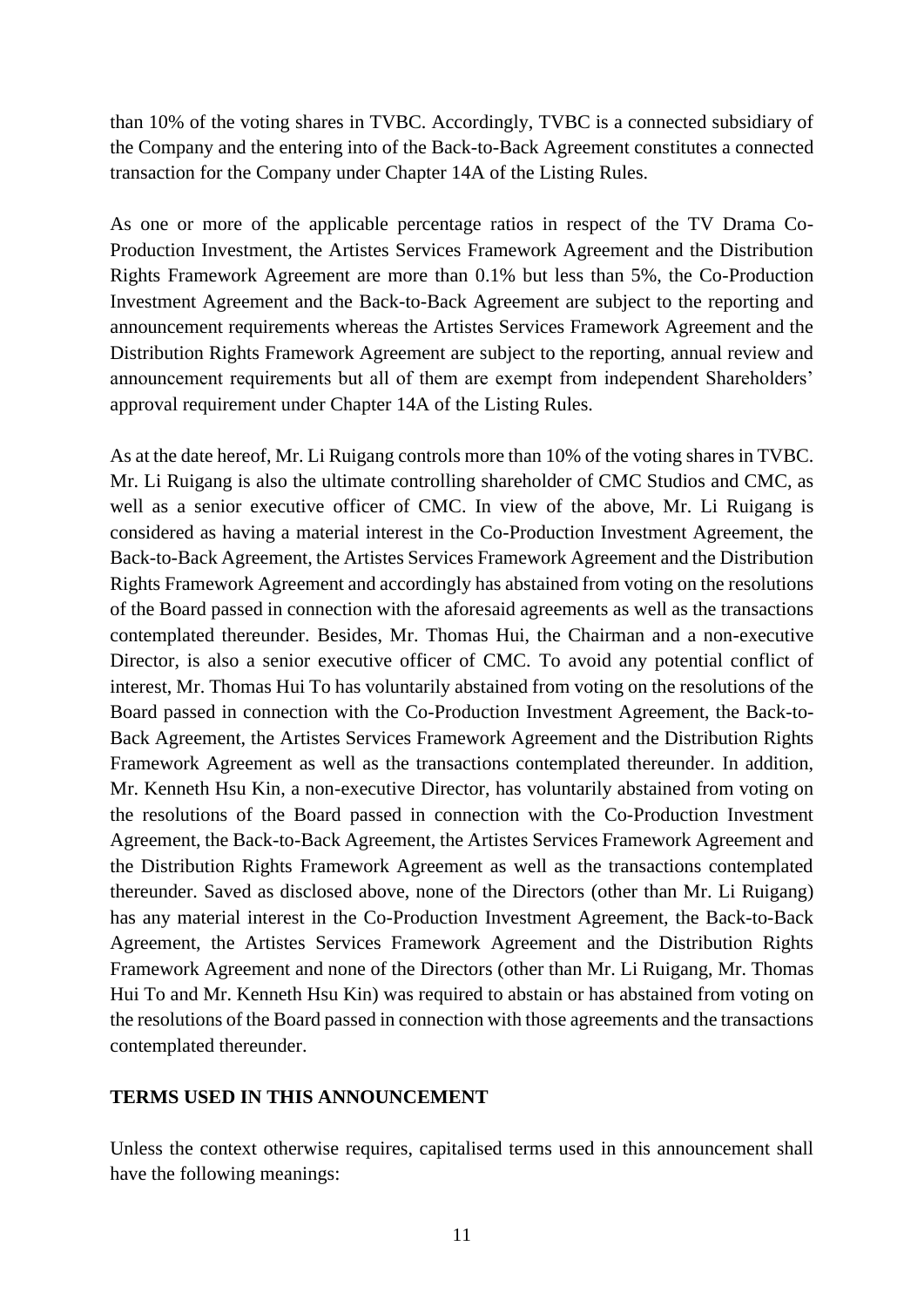| "Annual Caps"                              | the annual caps for the transactions contemplated under<br>the Artistes Services Framework Agreement and/or the<br>Distribution Rights Framework Agreement (as the case<br>may be) for the period from 26 April 2022 to 31 December<br>2022 and the period from 1 January 2023 to 25 April 2023                       |
|--------------------------------------------|-----------------------------------------------------------------------------------------------------------------------------------------------------------------------------------------------------------------------------------------------------------------------------------------------------------------------|
| "Artistes Services<br>Framework Agreement" | the framework agreement dated 26 April 2022 entered<br>into between the Company and CMC Studios in relation<br>to the provision of artistes services by the Company to<br>CMC Studios and its associated companies for a period<br>of 12 months commencing on 26 April 2022 to 25 April<br>2023 (both days inclusive) |
| "Back-to-Back<br>Agreement"                | the agreement dated 26 April 2022 entered into between<br>the Company and TVBC in relation to the investment in<br>the production of the TV drama series (The Assassin)                                                                                                                                               |
| "Board"                                    | the board of the Directors                                                                                                                                                                                                                                                                                            |
| "CMC"                                      | 華人文化有限責任公司 (Hua Ren Cultural Co., Ltd.*),<br>a company incorporated in the PRC with limited liability                                                                                                                                                                                                                 |
| "CMC Studios"                              | 華人劇薈(上海)文化傳媒有限公司 (Hua Ren Ju Hui<br>(Shanghai) Cultural Media Co., Ltd.*), a company<br>incorporated in the PRC with limited liability                                                                                                                                                                                |
| "Co-Production<br>Investment Agreement"    | the co-production investment agreement dated 26 April<br>2022 entered into between TVBC and CMC Studios in<br>relation to the production of the TV drama series (The<br>Assassin)                                                                                                                                     |
| "Company" or "TVB"                         | Television Broadcasts Limited, a company incorporated<br>in Hong Kong, the Shares of which are listed on the main<br>board of the Stock Exchange (stock code: 00511)                                                                                                                                                  |
| "connected person(s)"                      | has the same meaning ascribed to it under the Listing<br>Rules                                                                                                                                                                                                                                                        |
| "connected subsidiary"                     | has the same meaning ascribed to it under the Listing<br>Rules                                                                                                                                                                                                                                                        |
| "Director(s)"                              | the director(s) of the Company                                                                                                                                                                                                                                                                                        |
| "Distribution Right(s)"                    | the right(s) to distribute the TV drama(s) produced by<br>CMC Studios and/or its associated companies in Hong<br>Kong                                                                                                                                                                                                 |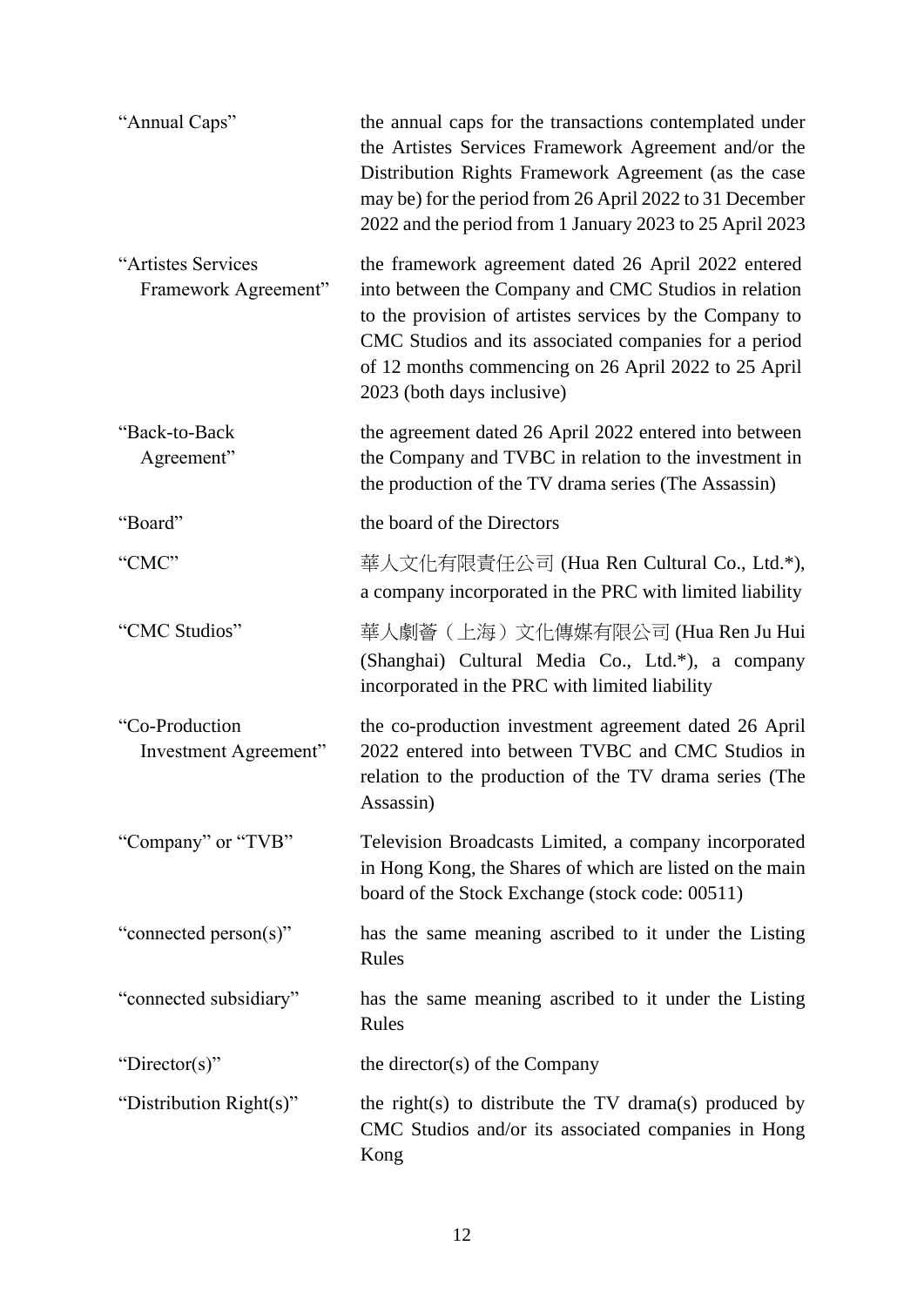| "Distribution Rights<br>Framework Agreement" | the framework agreement dated 26 April 2022 entered<br>into between the Company and CMC Studios in relation<br>to the purchase by the Group of the Distribution Rights<br>from CMC Studios and/or its associated companies for a<br>period of 12 months commencing on 26 April 2022 to 25<br>April 2023 (both days inclusive)                       |
|----------------------------------------------|-----------------------------------------------------------------------------------------------------------------------------------------------------------------------------------------------------------------------------------------------------------------------------------------------------------------------------------------------------|
| "Group"                                      | the Company and its subsidiaries                                                                                                                                                                                                                                                                                                                    |
| "HK\$"                                       | Hong Kong dollars, the lawful currency of Hong Kong                                                                                                                                                                                                                                                                                                 |
| "Hong Kong"                                  | Hong Kong Special Administrative Region of the PRC                                                                                                                                                                                                                                                                                                  |
| "Independent Third<br>Party(ies)"            | $person(s)$ and company(ies) which is/are third party(ies)<br>independent of the Company and its connected persons                                                                                                                                                                                                                                  |
| "Listing Rules"                              | the Rules Governing the Listing of Securities on the Stock<br>Exchange                                                                                                                                                                                                                                                                              |
| "percentage ratio(s)"                        | has the same meaning ascribed to it under the Listing<br>Rules                                                                                                                                                                                                                                                                                      |
| "Performance Contract(s)"                    | the performance contract(s) to be entered into between the<br>Company and CMC Studios and/or its associated<br>company(ies) in relation to the performance of the<br>Company's artiste(s) in the TV drama(s) produced by<br>CMC Studios and/or its associated company(ies) pursuant<br>to the terms of the Artistes Services Framework<br>Agreement |
| "PRC"                                        | the People's Republic of China, and for the purpose of this<br>announcement, excluding Hong Kong, the Macao Special<br>Administrative Region of the People's Republic of China<br>and Taiwan                                                                                                                                                        |
| "Purchase Contract(s)"                       | the purchase contract(s) to be entered into between the<br>Company and CMC Studios and/or its associated<br>company(ies) in relation to the purchase of the<br>Distribution Right(s) pursuant to the terms of the<br><b>Distribution Rights Framework Agreement</b>                                                                                 |
| "RMB"                                        | Renminbi, the lawful currency of PRC                                                                                                                                                                                                                                                                                                                |
| "Share(s)"                                   | the ordinary shares of the Company                                                                                                                                                                                                                                                                                                                  |
| "Shareholder(s)"                             | the holder(s) of $Share(s)$                                                                                                                                                                                                                                                                                                                         |